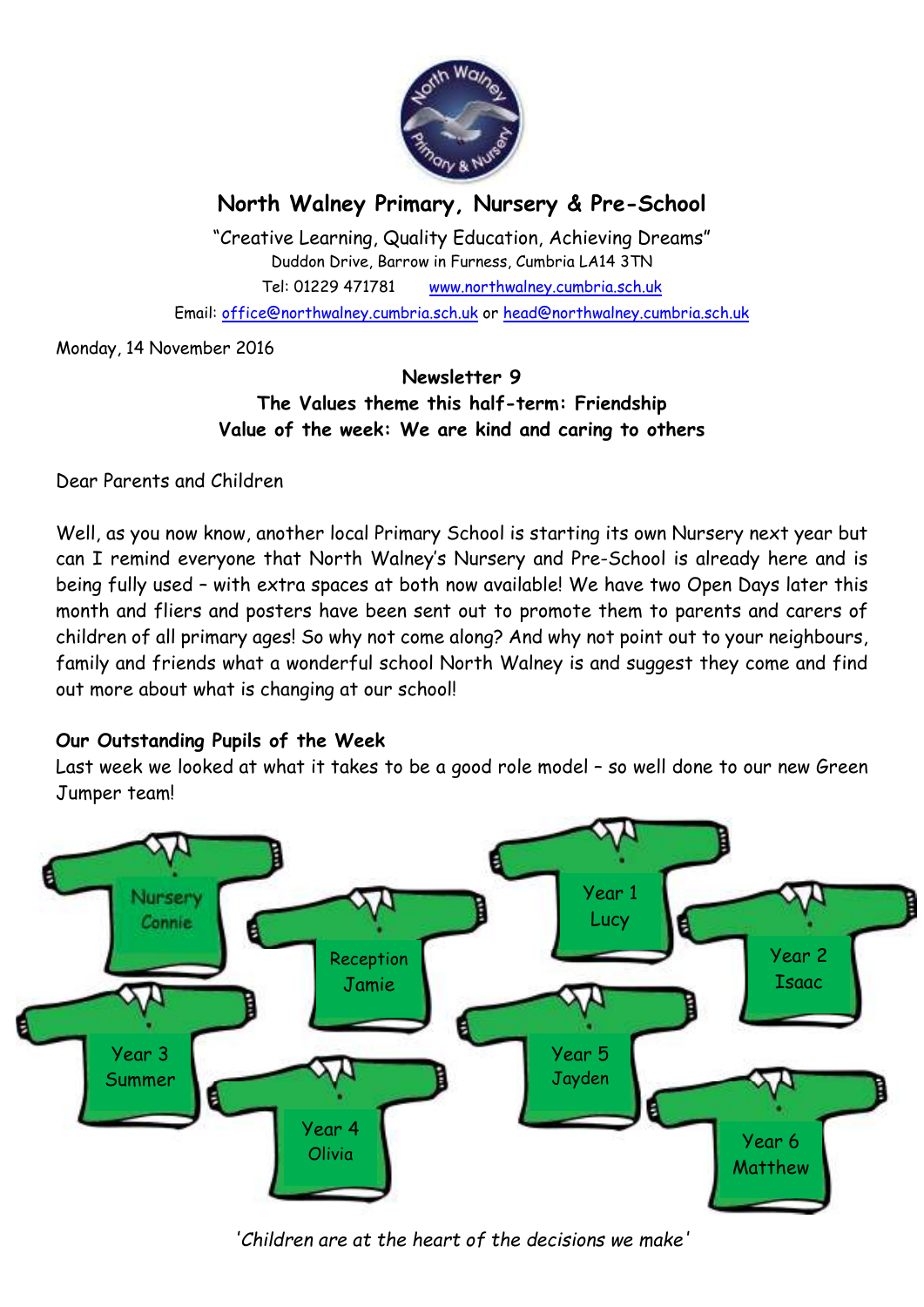

### **Remembrance Day**

School held a lovely service of Remembrance on Friday – thank you to everyone who was involved and to everyone who has donated to this year's Poppy Appeal.

day. Thank you!

# THE ROSAL BATTEL **LEGION**



**School Photographs Collection – extended to 25th November!!** We are really pleased to announce that the deadline has been extended so that everyone can get their orders in. Please make sure all orders are in by the 25<sup>th</sup> November though!

Everyone at school is getting ready to raise money for this year's Children in Need and we are asking everyone to come to school in their pyjamas for the day (with dressing gown now that it's so cold!). Donations of £1.00 would be lovely and there will also be donation boxes for any parents who wish to donate to Children in Need on the

**Children in Need – Friday 18th November 2016**

### **Fundraising and PTA Book Fair**

The Halloween Disco raised a super £142.00 this year and then last week we had our Book Fair which enabled school to purchase nearly £400 worth of books for our new look library! Thank you to everyone who came along and to everyone who also bought a book for school – it means so much to us to know that parents are right behind us! Thank you, thank you, thank you!





### **Parking along Duddon Drive**

We had more problems last week with bad parking and we have now asked the local PCSO to regularly visit Duddon Drive both before and after school and issue tickets to anyone who is parking illegally or causing a problem. We are doing this to ensure the safety of the children as they come to and go from school. Mrs Malone has also contacted the County Council to see what else can be done.

### **Year 1 and 2 'Book and Biscuit' Sessions**

Mrs Hodgkiss said the Book and Biscuit session was a huge success, and judging from the Twitter picture – it was certainly very busy! Thank you to everyone who came in and I hope you come back to the next session in a fortnight!





#### **Karate**

Karate is **cancelled** for 24<sup>th</sup> November, 1<sup>st</sup> December and 8<sup>th</sup> December and will start again on 15<sup>th</sup> December and then after Christmas.